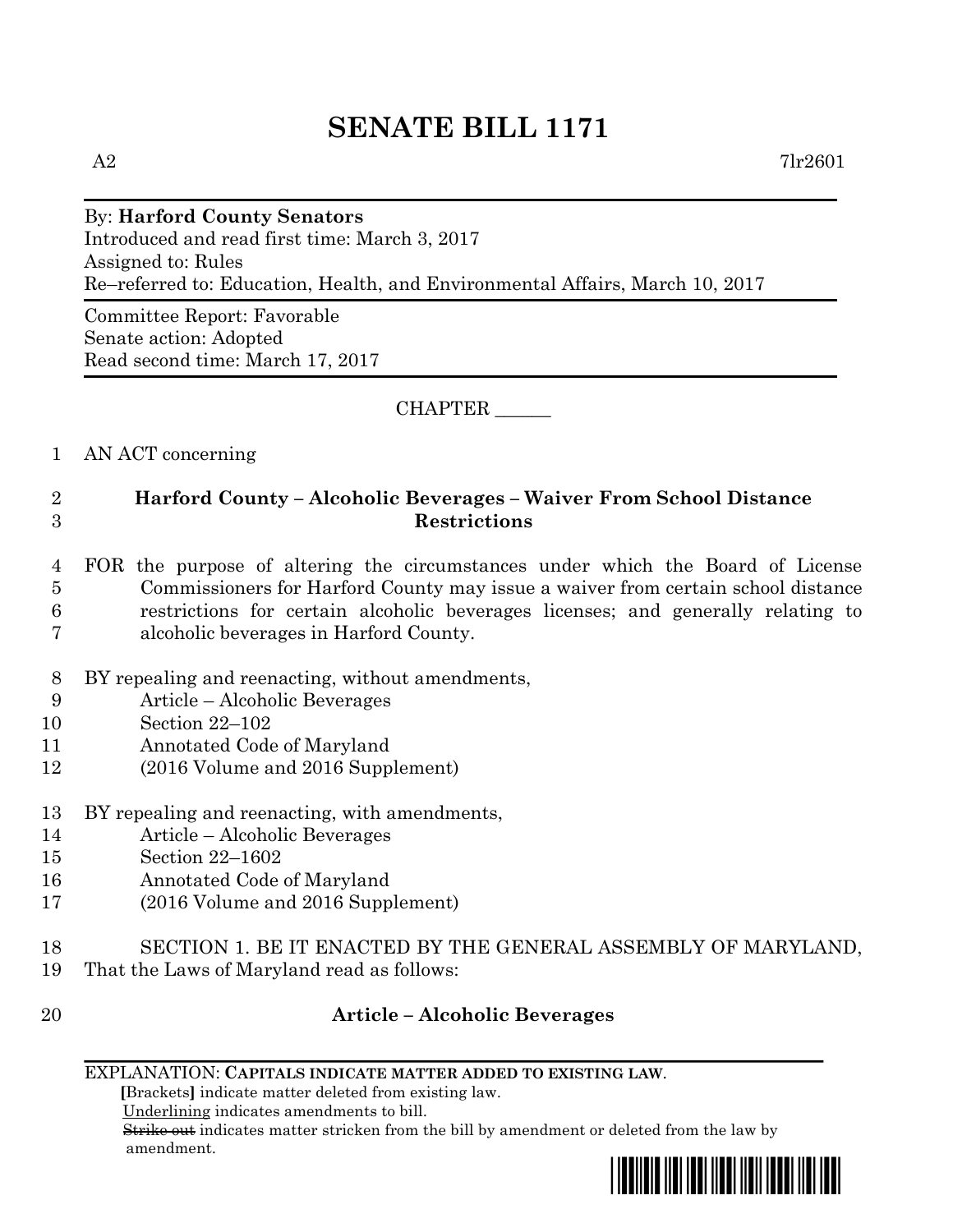| $\mathbf 1$         | $22 - 102.$                                                                                                                                                                        |                                 |                                                                                                                                                                   |  |
|---------------------|------------------------------------------------------------------------------------------------------------------------------------------------------------------------------------|---------------------------------|-------------------------------------------------------------------------------------------------------------------------------------------------------------------|--|
| $\overline{2}$      | This title applies only in Harford County.                                                                                                                                         |                                 |                                                                                                                                                                   |  |
| 3                   | $22 - 1602.$                                                                                                                                                                       |                                 |                                                                                                                                                                   |  |
| $\overline{4}$      | (a)                                                                                                                                                                                | This section does not apply to: |                                                                                                                                                                   |  |
| $\overline{5}$<br>6 | a license in effect on July 1, 1975, or the issuance or transfer of a Class<br>(1)<br>B (on-sale) beer, wine, and liquor license for use on any premises licensed on July 1, 1975; |                                 |                                                                                                                                                                   |  |
| 7                   | (2)                                                                                                                                                                                |                                 | a license in effect on July 1, 1977;                                                                                                                              |  |
| $8\,$<br>9          | (3)<br>the renewal, transfer, or upgrading of a license, unless the license is<br>transferred to a new location; and                                                               |                                 |                                                                                                                                                                   |  |
| 10                  | (4)                                                                                                                                                                                |                                 | the issuance of:                                                                                                                                                  |  |
| 11<br>12            | worship or school;                                                                                                                                                                 | (i)                             | a 1-day license that is to be used on the premises of a place of                                                                                                  |  |
| 13                  |                                                                                                                                                                                    | (ii)                            | a Class GC (golf course) license; and                                                                                                                             |  |
| 14                  |                                                                                                                                                                                    | (iii)                           | a Class CCFA (continuing care facility) license.                                                                                                                  |  |
| 15<br>16            | (b)<br>(1)                                                                                                                                                                         | (i)                             | Except as provided in paragraph (2) of this subsection, the Board<br>may not issue a license for an establishment that is within 300 feet of a place of worship.  |  |
| 17<br>18<br>19      | of the building of the place of worship.                                                                                                                                           | (ii)                            | The distance from the establishment to the place of worship is to<br>be measured from the nearest point of the building of the establishment to the nearest point |  |
| 20                  | (2)                                                                                                                                                                                |                                 | Paragraph (1) of this subsection does not apply to the issuance of:                                                                                               |  |
| 21                  |                                                                                                                                                                                    | (i)                             | a 1-day license for use in a building;                                                                                                                            |  |
| 22<br>23            | a municipality; and                                                                                                                                                                | (ii)                            | a license issued to a hotel, motel, restaurant, club, or caterer in                                                                                               |  |
| 24<br>25            |                                                                                                                                                                                    | (iii)                           | a Class H beer, wine, and liquor license issued to a caterer for<br>use in a banquet facility in an establishment if:                                             |  |
| 26<br>27            | July 1, 1991; and                                                                                                                                                                  |                                 | the construction of the establishment was completed after<br>1.                                                                                                   |  |